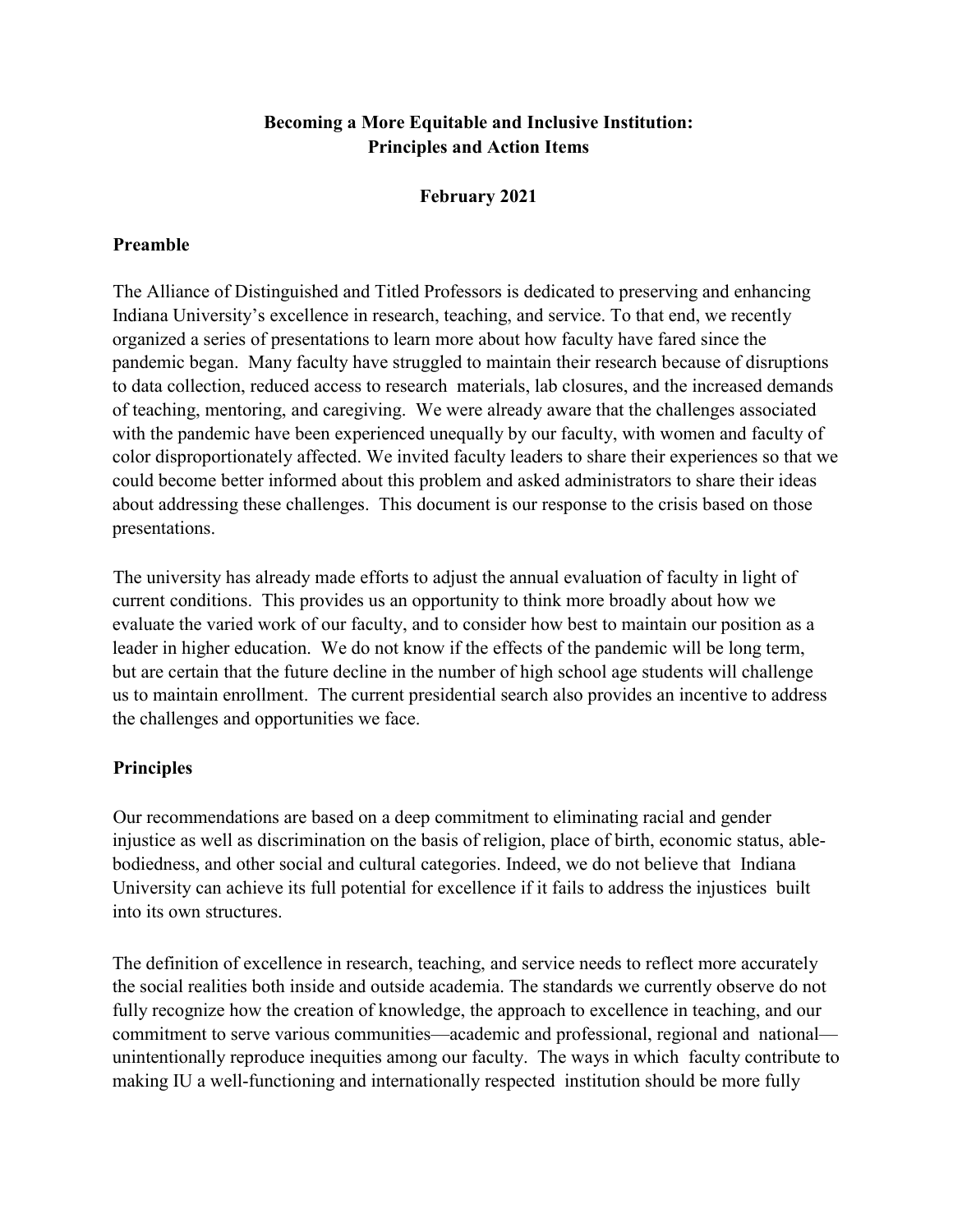identified, valued, and integrated into our organization and policies. This includes a range of under-reported and under-recognized forms of labor, in particular, those involving public scholarship and social justice activities. Addressing and engaging with those core issues calls for a collaborative process that welcomes the participation of those who engage in this labor. We must also educate all who learn, work, and serve others throughout the university about these issues.

IU must also grapple with the inequitable distribution of care work within and outside of the institution. The pandemic has disrupted the lives of many members of our community but more so women faculty and faculty of color who have assumed additional caregiving responsibilities. While some of those responsibilities are to family members outside of the institution, others are to other faculty, staff, and students who need additional support at this time. While the inequitable distribution of care work has become more visible during the pandemic, it represents a long-standing source of inequality in the institution with which IU has not yet reckoned.

A review of the standards for measuring and evaluating excellence in tenure and promotion decisions is essential to building a more equitable institution. This requires that faculty and administrators understand and accept the rationale for the reconsiderations and commit to implementing them. This revision of standards—and, in some cases, modifications of the practices that sustain them— must reflect a long-term institutional commitment, not a short-term mandate soon forgotten. The necessary changes to which we are calling attention require institutional commitment at the highest level, which is especially timely given the presidential search.

IU should consider how policies, procedures, and strategies affect faculty from different backgrounds in different ways. Effective change depends on the recognition that the lives of faculty, both inside and outside of the institution, reflect multiple social and political identities. This recognition, understood among scholars as "intersectionality," offers the university the opportunity to transform itself into a more resilient institution and a community better connected with and better situated to bring about scholarly innovation and to address societal challenges. Investing in diversity, equity, and inclusion will better enable us to recruit and retain a larger, more diverse student body despite future demographic challenges.

### **Action Items**

Without good data, meaningful and effective changes to institutional policies and practices are impossible. To this end, we recommend the following:

• **The collection of data that elucidate the specific challenges and successes** of faculty before and after the pandemic. We advocate for regular collection of data that render more visible institutional inequities. We encourage the University to continue to support